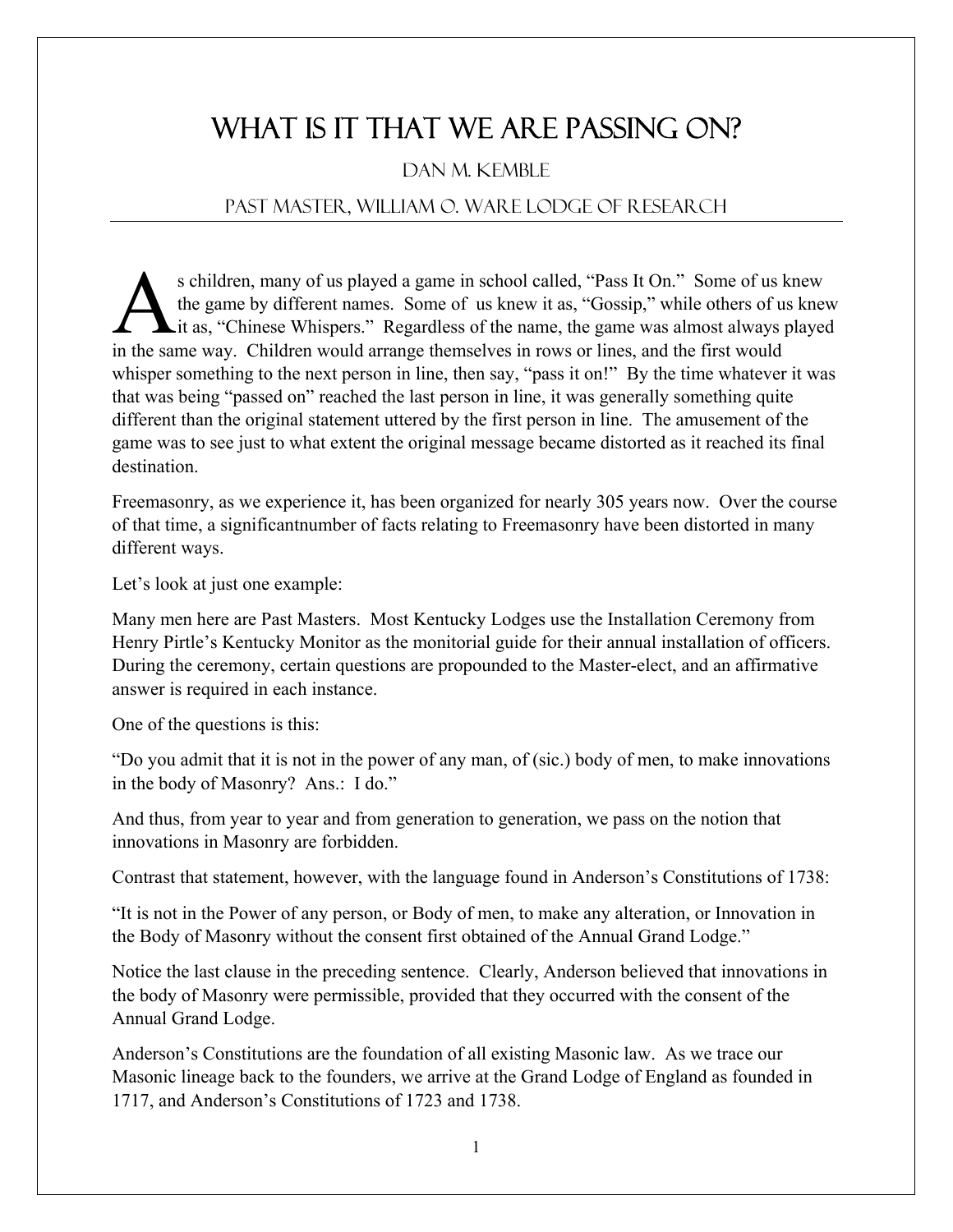So how did we make the leap from Anderson's Constitutions of 1738, in which innovations in the body of Masonry were within the contemplation of the leading Masons of the day, provided that they were made with the consent of the Grand Lodge, to the ceremonies contained in Pirtle's Kentucky Monitor of 1921 and the same ceremonies and viewpoints that we pass on today?

To be clear, this is in no way a criticism of Henry Pirtle. Henry Pirtle's contributions to Kentucky Freemasonry, and to Freemasonry in general, are substantial and he is worthy of the high esteem in which he is regarded. Pirtle was a genuinely admirable Freemason, and it is unfortunate that contemporary Kentucky Freemasons, as well as Freemasons from other jurisdictions, are not better acquainted with the entire body of his work.

In the Kentucky Monitor, Pirtle was merely passing on what had been passed to him. Pirtle's Monitor contains the same language as does H. B. Grant's Vest Pocket Trestle Board and Rob Morris's edition of the Webb Monitor.

Let us return, again, to Anderson's Constitutions of 1723 and 1738. The propriety of innovations in the body of Masonry was already a topic of discussion at that early time. It can be argued that the establishment of the Grand Lodge of England in 1717 was an innovation, as none of the Gothic Constitutions, which served as the bases for Anderson's works, provided for the creation of a Grand Lodge.

Further, by 1730, Lodges in England were working what can only be called the greatest innovation in the history of Masonry – the Master Mason Degree.

Prior to the middle 1720s, organized Freemasonry consisted of two Degrees – the Entered Apprentice and the Fellow Craft. The introduction of the Master Mason Degree, around 1725, proved to be enormously popular and was the subject of Samuel Prichard's sensational expose, *Masonry Dissected*, published in 1730.

In fact, the history of Freemasonry is littered with examples of innovations in the body of Masonry, and Anderson, and the other founders of the premier Grand Lodge, recognized the reality that such innovations would occur (or may be necessary), and wrote into the first constitutions the safeguard that innovations required the consent of the Grand Lodge.

How, then, did the distorted view that no innovations may be made in the body of Masonry come about?

The language "it is not in the power of any man, or body of men, to make innovations in the body of Masonry" first appears in William Preston's *Illustrations of Masonry* published in 1772. Preston, the father of the ritual used through Freemasonry today, simply omitted the words, "without the consent of the Annual Grand Lodge" from his ritual ceremonies.

As Preston's work spread, and as it was later adapted by Thomas Smith Webb and used in the United States, the distorted view that no innovations are permissible in the body of Masonry has been handed down from generation to generation, and has become the perception of the majority. The notion that no innovations may be made in the body of Masonry has taken on the permanence of "that's the way we've always done it."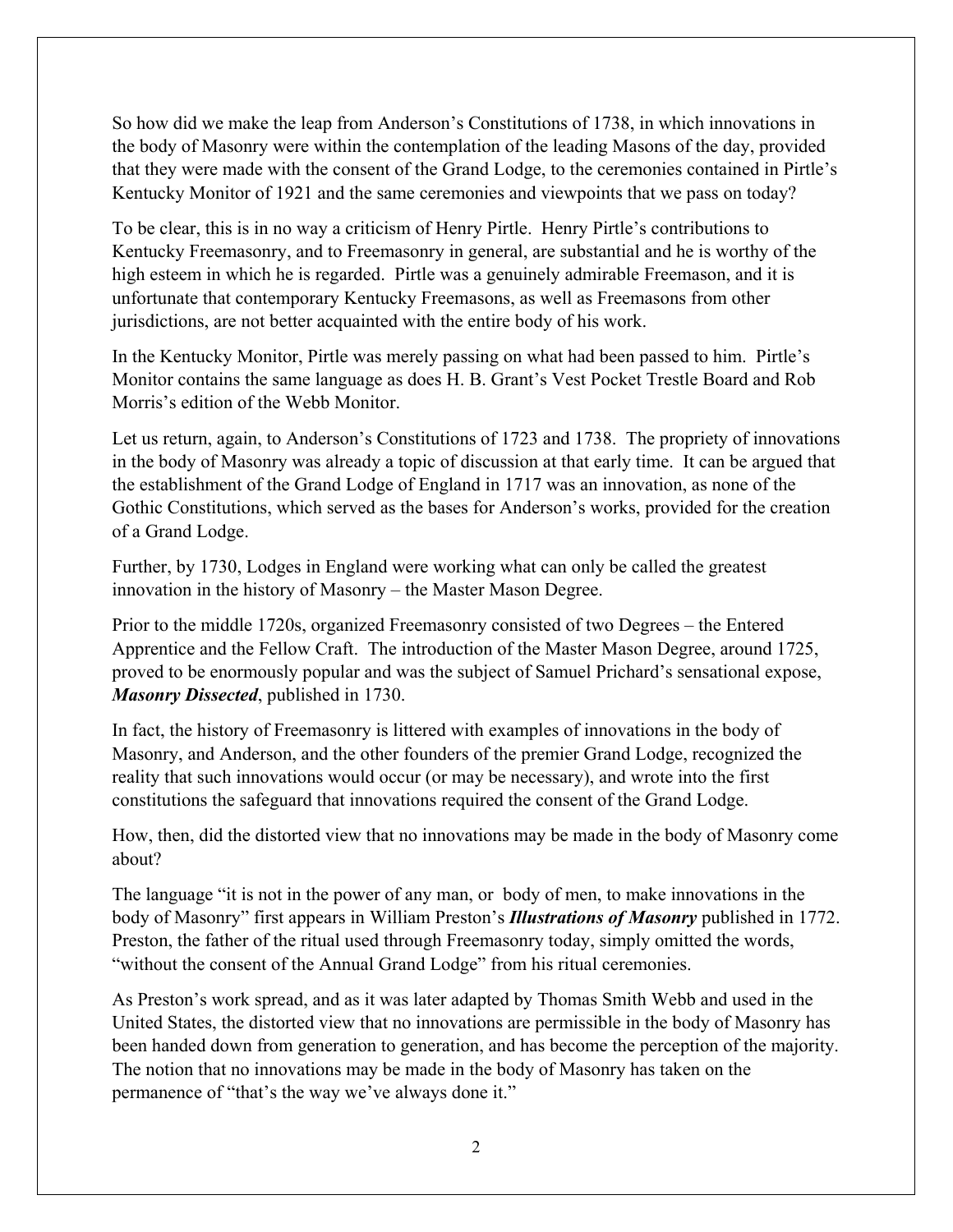Ironically, the idea that no innovations are permissible in the body of Masonry is, itself, an innovation!

Before proceeding, I want to make clear that this presentation really isn't about innovations. It's about how, over the course of the centuries, what we have passed on from generation to generation has become distorted.

Consider, if you will, the inconsistencies found in proficiency examinations across our jurisdiction. Although our Constitution offers certain guidelines with respect to proficiencies, ultimately the determination of an acceptable proficiency examination is left to the discretion of the Lodge, and what one Lodge considers a suitable proficiency may be radically different from the manner in which another Lodge, even in the same District, may define a suitable proficiency.

The inconsistencies found in our proficiency examinations illustrate that, from Lodge to Lodge and from generation to generation, we are inconsistent in what it is that we pass on to our membership.

In his famous 1875 essay, "Reading Masons and Masons Who Do Not Read," Albert Gallatin Mackey closed with these words, "The ultimate success of Masonry depends on the intelligence of her disciples."

What measures are within our power to address Brother Mackey's point of producing informed and intelligent Masons?

It is within the ability of every Lodge represented here to devise and implement a structured Masonic Education program, which begins with the petitioner, even before he has been elected to membership, and continues with the newly raised Master Mason beyond the mere memory work required to obtain a proficiency card.

Why is it necessary to begin with the petitioner before his election to membership in Freemasonry? This is the opportunity for both sides to establish their expectations for the upcoming process. As Lodges, at the very least, we need to make clear to the petitioner what it is that will be expected of him in terms of time commitment, financial commitment, attendance and attire. We also need to listen to our petitioners, to understand their expectations about what it is they desire to receive from us. In some instances, one or both parties may be unable to fulfill the expectations that are expressed. It is better to know that before the initiatory process begins, rather than after it is underway.

Following the election of the candidate, but prior to initiation, an orientation session should be scheduled that prepares the candidate mentally for the initiatory experience. A discussion of the history of the Lodge would be appropriate, along with a chance to meet its principal officers. This is an opportunity to establish trust with the candidate, and to again reinforce the solemnity of the obligations he is about to assume.

Following each of the degrees, in addition to the required memory work, which is in no way to be minimized, there is the opportunity for in-depth explanation of the philosophy behind each of the degrees, the practical application of the working tools in the life of a Freemason, a review of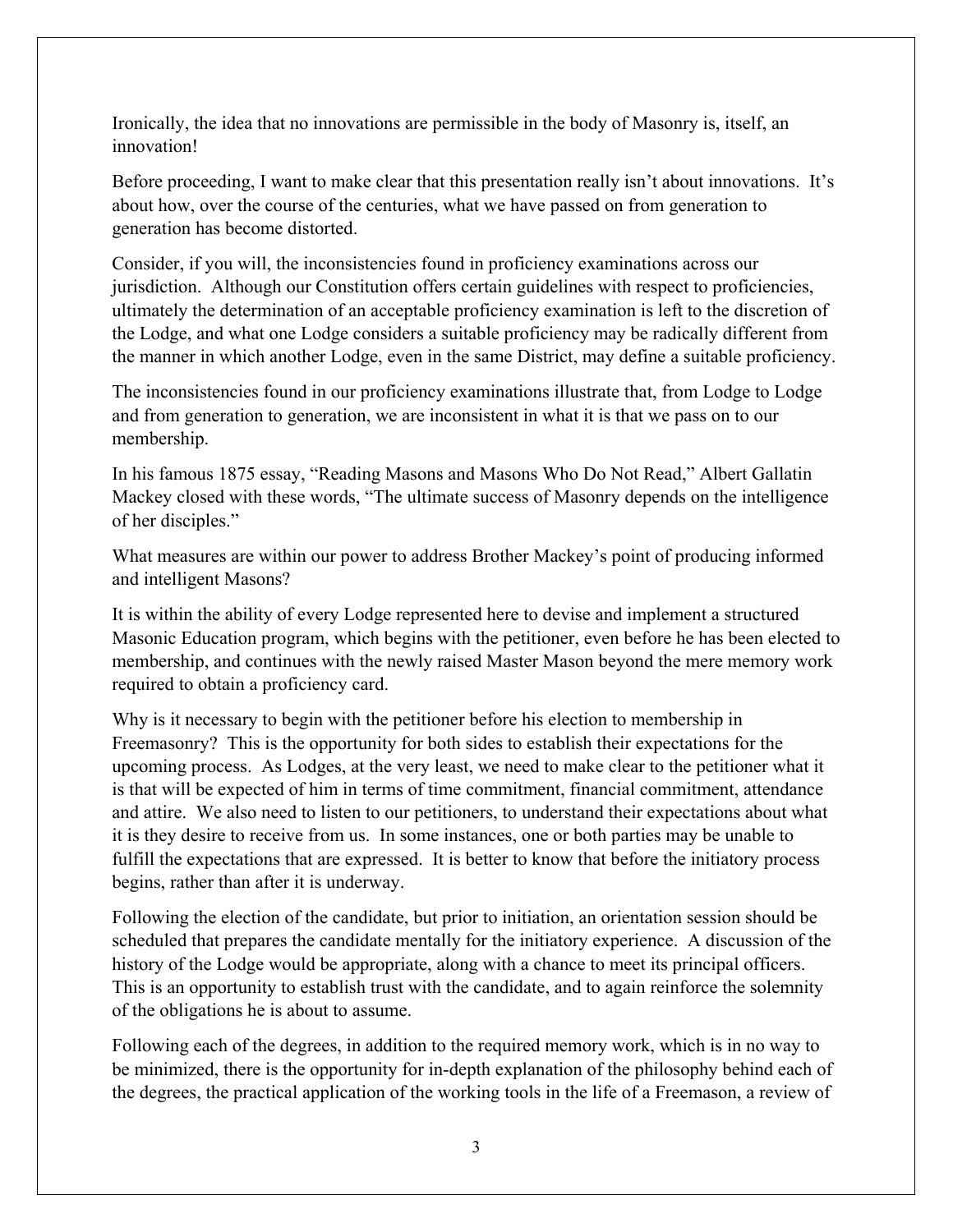the different symbols contained in the several lectures and an overview of the manner in which our Degrees build upon each other.

It must be recognized that ritual, and the memorization of ritual, is essential to the Masonic experience. Quoting ritual, however, does not serve to explain ritual, and one of the purposes of the structured Masonic Education program is go beyond the ritual to examine the ideas and philosophies that shaped it.

The structured Masonic Education program should also include a review of our Grand Lodge Constitution, our Lodge By-Laws, and the standard order of business that is used at our stated communications.

What could we hope to accomplish by establishing a structured Masonic Education program? First, we can provide uniformity to our members, that the information presented is consistent from generation to generation.

Second, we can ground men in the history and philosophy of Freemasonry. By providing this level of education, we can prepare men to actually practice Freemasonry, engaging in it as an active process, rather than viewing it as a passive event.

Finally, we can remove some of the distortions that have occurred in Freemasonry over the last three centuries. Freemasons in the  $21<sup>st</sup>$  Century have unprecedented access to books, journals, proceedings and on-line resources. Unlike our Brothers of only a hundred years ago, we really have no excuse for passing on anything other than factual information about our Craft. By offering a factually accurate portrayal of Freemasonry to our membership, we allow Freemasonry to define itself, rather than being defined by the uninformed.

The ideas that I have shared with you this afternoon are not new, they are not innovations, and they are certainly not original. In the late 1960s, the Grand Lodge of Kentucky published a 55 page booklet titled, *The Lodge System of Masonic Education for the Lodges of the Grand Lodge of Kentucky*. Some thirty-five years later, our Grand Lodge again produced a 31-page document titled, "Kentucky Masonic Lamp of Knowledge Mentoring Program." Both of these publications offered specific steps for introducing structured Masonic Education programs in the Lodge.Although largely ignored, both of these efforts serve to remind us that the need for Masonic Education beyond ritual has long been recognized.

Does a structured Masonic Education program work? The limited data available indicates that it does. It has been suggested by Masons in Kansas, Kentucky, Ohio and Oklahoma that Lodges implementing a structured Masonic Education program have retention rates above 60%.

For at least the last sixty years in American Freemasonry, from the time that membership rates began to decline, we have focused our efforts almost exclusively on getting more men into Masonry. The structured Masonic Education program flips that focal point; and the focus becomes getting more Masonry into men.

How can you implement a structured Masonic Education program in your Lodge? Go back to your Lodges and begin to have discussions within the Lodge. Prepare a list of the things that a